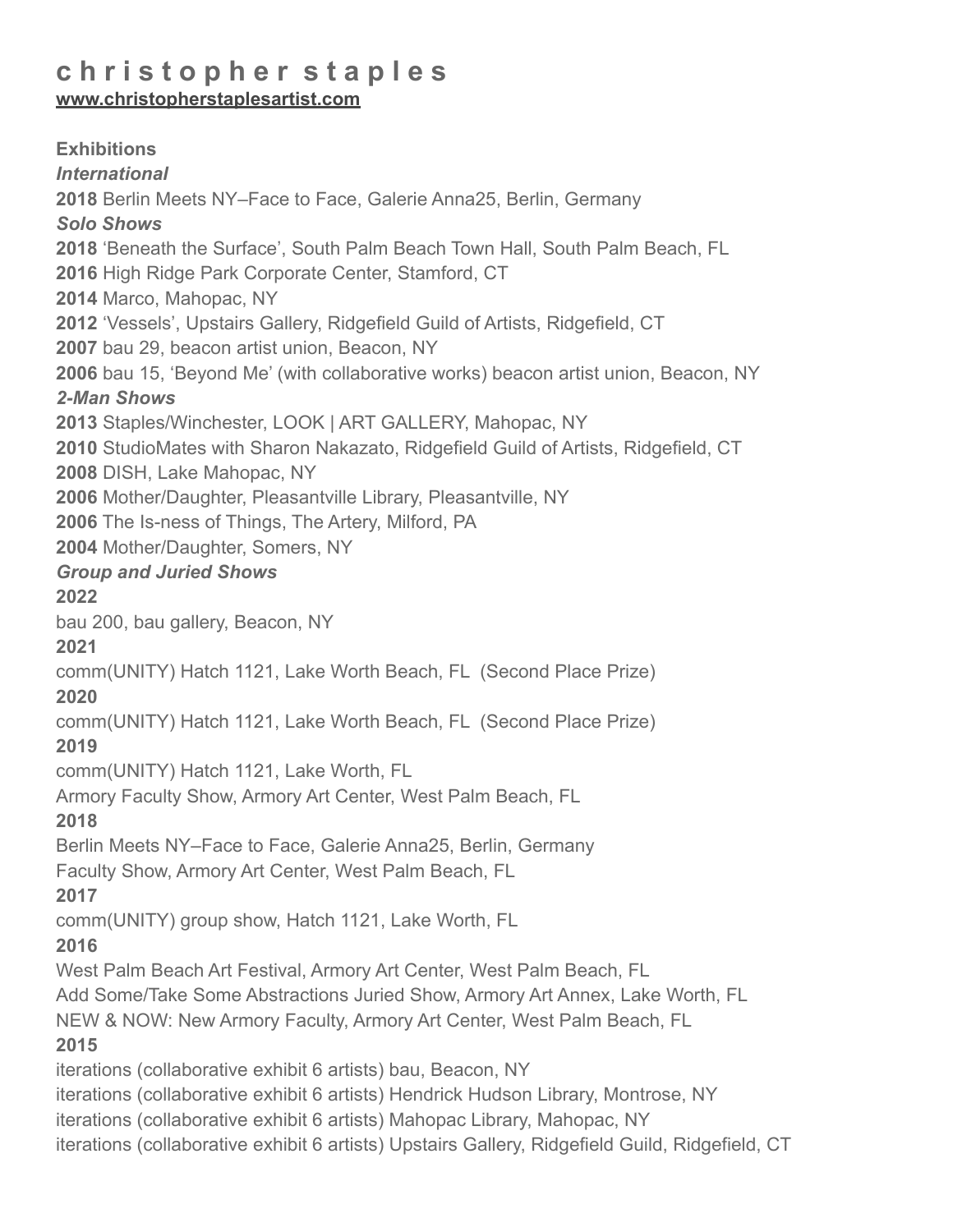One + One, A Gallery, Provincetown, MA A Fresh LOOK, A. Eric Arctander Gallery, Mahopac, NY Works on Paper, A. Eric Arctander Gallery, Mahopac, NY Hutton's Fine Men's Wear, Ridgefield, CT Walk on Down, Ridgefield Guild of Artists, Ridgefield, CT Humor Me, Ridgefield Guild of Artists, Ridgefield, CT **2014** Juried Members Show, Ridgefield Guild of Artists, Ridgefield, CT, Juror: Laura Einstein Group Show, LOOK | ART GALLERY, Mahopac, NY Festival of Trees, Studio Around the Corner, Brewster, NY **2013** Group Show, LOOK | ART GALLERY, Mahopac, NY Group Show, Ramiro's, Mahopac, NY **2012** All You Need Is Love Inaugural Exhibit, LOOK | ART GALLERY, Mahopac, NY A Fresh Look Part 1, LOOK | ART GALLERY, Mahopac, NY **2011** Nine, group show, Offerings Gallery, Katonah, NY Spring Members Show, Putnam Arts Council, Mahopac, NY Bedlam, Ridgefield Guild of Artists, Ridgefield, CT **2010** Fall Juried Show, Putnam Arts Council, Mahopac, NY, juror, Ed Smith Evolution Juried Show, Putnam Arts Council, Mahopac, NY Play, Ridgefield Guild of Artists, Ridgefield, CT **2009** BAU 60, Beacon Artist Union, Beacon, NY Bedlam, Ridgefield Guild of Artists, Ridgefield, CT Tributaries, Collaborative Concepts at Maxwell Fine Arts, Peekskill, NY 32nd Annual Juried Show, Ridgefield Guild of Artists, Ridgefield, CT The Collaborative Show, Arts on the Lake, Lake Carmel, NY **2008** *Award of Excellenc*e Ridgefield Guild of Artists, Juried by Benjamin Genocchio Collaborative Concepts at Saunders Farm, Garrison, NY WaterWorks, The Lilac, Pier 40, NYC The Forest, group show, Wachovia Securities, Rhinebeck, NY Featured Artist, AG Edwards, Rhinebeck, NY Collaborative Concepts at the Hat Factory, Peekskill, NY **2007** Featured Artist, AG Edwards, Rhinebeck, NY Mud/Bone Holiday Print Show, Mud/Bone, Bronx, NY Buone Feste, Holiday Group Show, RiverWinds Gallery, Beacon NY Fine Arts Show, Putnam Arts Council, Tilly Foster Farm, Brewster, NY "30 Days in the Life of Women Artists" Invitational, RiverWinds Gallery, Beacon, NY bau 30: Fresh Ink: A Printmaking Event, beacon artist union, Beacon, NY Synthesis, 5-man show, Putnam National Golf Course, Mahopac, NY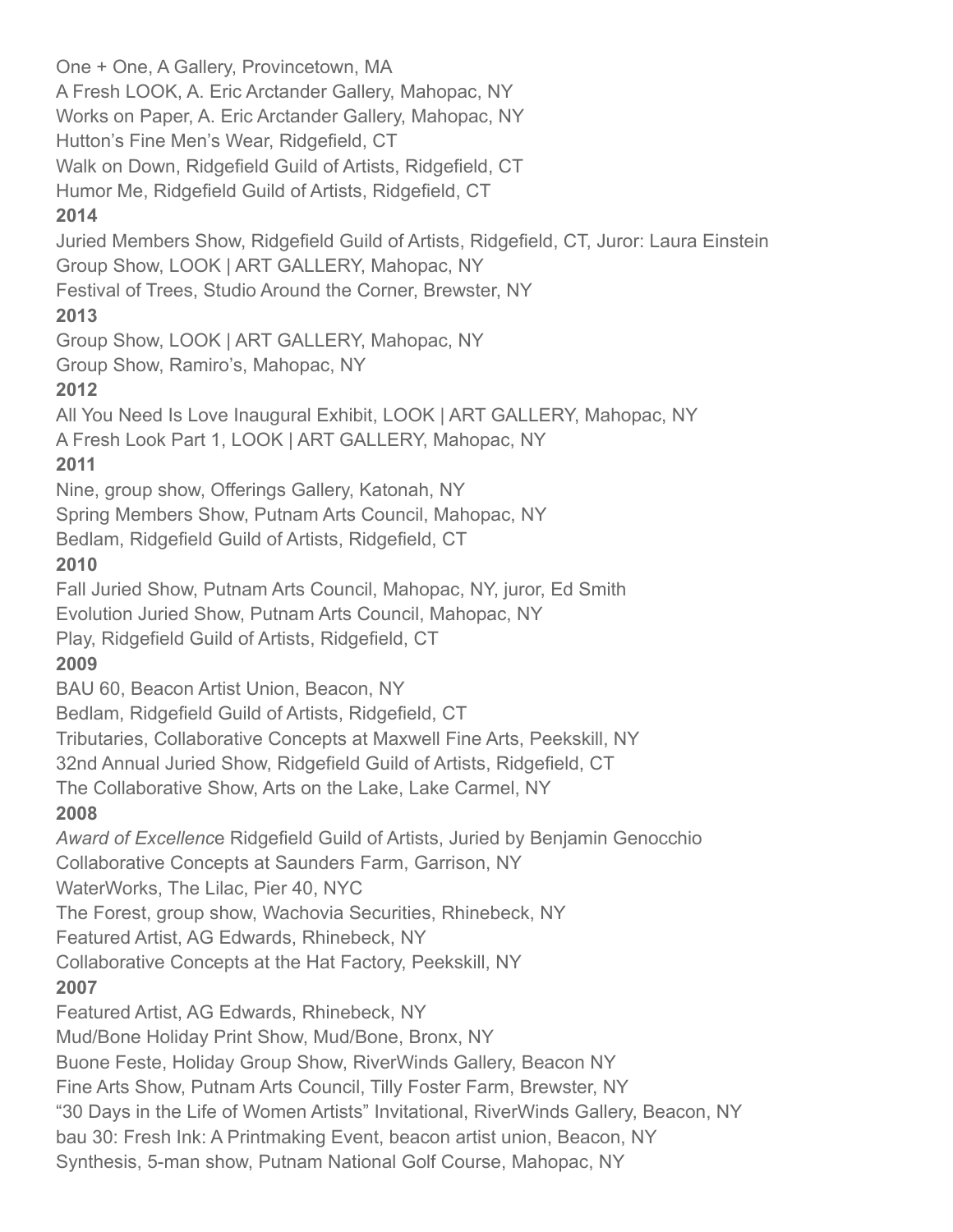"bau NOW" group show, beacon artist union, Beacon, NY **2006** ArtsWalk, Pocketbook Factory Invitational Show, Hudson, NY

"Beacon/Bronx 4+4", group show, beacon artist union, Beacon, NY

"Crossing Boundaries", Juried Mixed Media Show, PAC, Mahopac, NY

5-man show at Muddy Cup, Beacon, NY

More than One Way, 5-man show, Mahopac Library, Mahopac, NY

Members Show, Putnam Arts Council, Mahopac, NY

#### **2005**

bau 12: transition, beacon artist union, Beacon, NY

"Span" Fifth Anniversary Group Show, Collaborative Concepts, Beacon, NY

"Red" Juried Show, Putnam Arts Council, Mahopac, NY

Fine Arts Juried Show, Putnam Arts Council, Mahopac, NY

### **2004**

"Conversations" Juried Show, Putnam Arts Council, Mahopac, NY

Alumni Art Show, Grace Church School, New York, NY

Fine Arts Juried Show, Putnam Arts Council, Mahopac, NY

Members Show, Putnam Arts Council, Mahopac, NY

## **2003**

"Viewpoints" Juried Show, No. Westchester Center for the Arts, Mt. Kisco, NY Members Show, Putnam Arts Council, Mahopac, NY

### **Curatorial Experience**

Co-chair, Humor Me, Ridgefield Guild of Artists, Ridgefield, CT 2015 A Fresh LOOK, A. Eric Arctander Gallery, Mahopac, NY 2015 Co-chair, Humor Me, Ridgefield Guild of Artists, Ridgefield, CT 2014 Festival of Trees, Studio Around the Corner, Brewster, NY 2011-2014 Curator and Executive Director, LOOK | ART GALLERY, Mahopac, NY 2009-2011 Chair, Visual Arts Committee, Putnam Arts Council, Mahopac, NY 2007 "Curators as Artists" beacon artist union, Beacon, NY 2007 Panel Moderator "The Shifting Center" beacon artist union, Beacon, NY 2006 The Battle Against Extinction, Muddy Cup, Beacon NY 2006 Video portion and Video Showcase for "Beacon/Bronx 4+4" bau, Beacon, NY

## **Awards**

Award of Excellence, Juror: Benjamin Genocchio, NY Times, Ridgefield Guild of Artists First Prize, "Conversations" Juried Show, Putnam Arts Council, Mahopac, NY Second Prize, 2020 and 2021, comm(UNITY), Hatch 1121, Lake Worth Beach, FL Third Prize, Members Show, Putnam Arts Council, Mahopac, NY Over 2 dozen graphics/design excellence awards First Prize, Photography, Ossining Women's Club, Ossining, NY Anna Ball Pierce Scholarship Award, Hartford Art School, University of Hartford, Hartford, CT